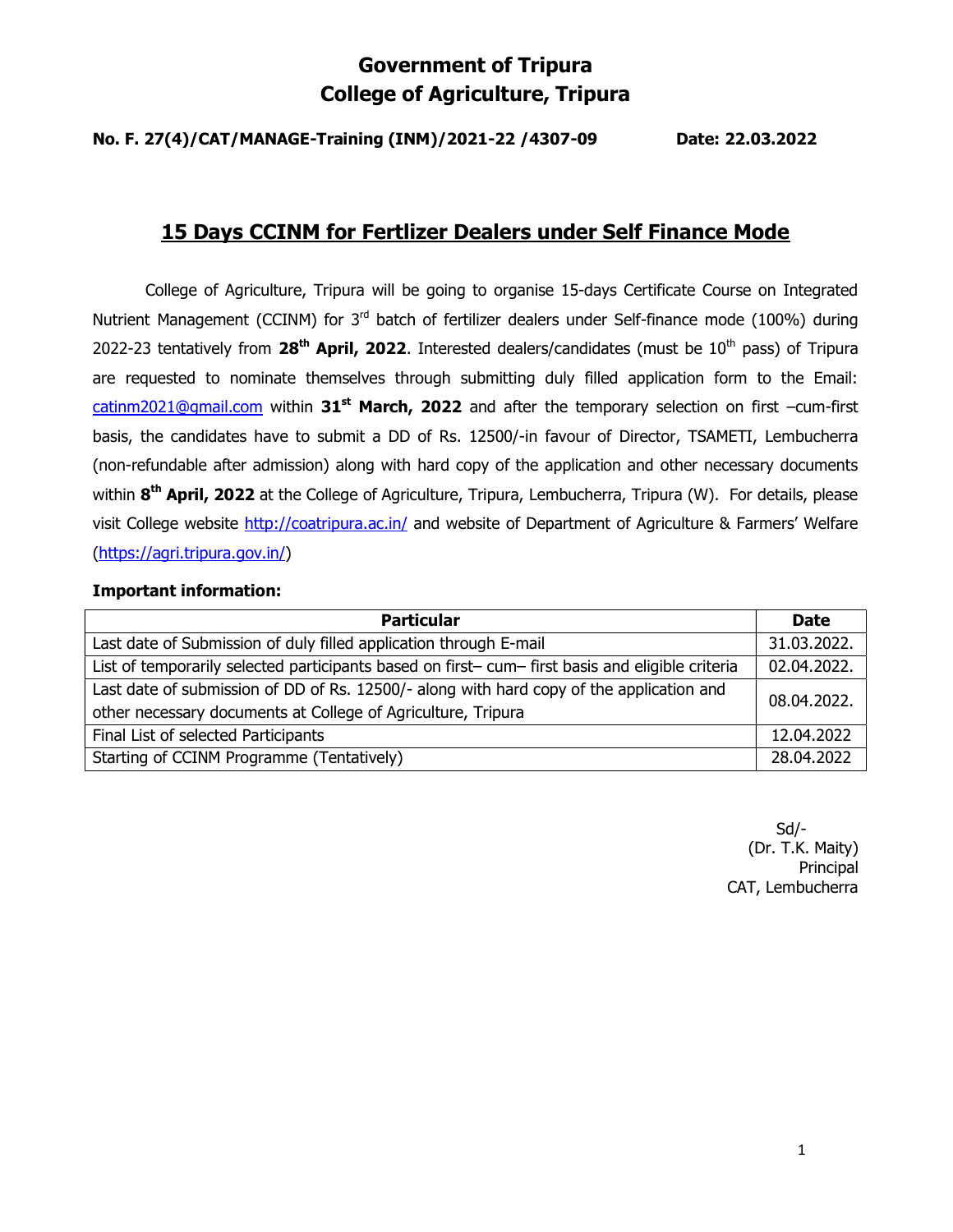## Guidelines for Operationalisation of Certificate Course on Integrated Nutrient Management for Fertiliser Dealers

## Background

Fertiliser is one of the important agri inputs in Agriculture. The fertilisers is mostly marketed by dealers. Most of the farmers are dependent on fertiliser dealers for information related to fertiliser and soil health management. However, majority of the fertiliser dealers do not have formal education in agriculture. It is essential therefore to impart technical knowledge on agriculture with special reference to soil health management and advisory based on scientific recommendations.

In this context, the National Institute of Agricultural Extension Management (MANAGE) has been entrusted to design a 15 days residential certificate course for fertiliser dealers and to equip them to acquire professional competency on plant health management and advisory services thereof. The certificate course may further help the public and private extension systems to utilise these trained candidates as para extension professionals.

## Mission

To enhance the professional competency of fertiliser / prospective dealers and to develop them as para extension professionals on soil health management

#### **Objectives**

- $\div$  To impart the technical knowledge on soil health management to the fertiliser / prospective dealers
- \* To provide knowledge about the rules and laws governing the fertilisers
- $\div$  To develop the fertiliser / prospective dealers as para extension professional on soil health management

## Methodology

The program will be organised continuously for a period of 15 days as a residential program for fertiliser / prospective dealers. The program consists of both Class room session and hands- on experience by the resource persons from the Agricultural University, Research station, free lancers and other experts on the subject and field / exposure visits to nearby agricultural farms / INM plots of Agricultural University/ Research Organisations/ KVKs / innovative farmers field, etc. The field visit may help them to acquire knowledge on recent advancementin soil health management.

Study material is provided to every participant of the certificate course in their local language and multimedia cum interactive videos / instructional devices are to be used in the class rooms.

The course is offered by SAMETIs and other Nodal Training Institutes (NTIs) selected by SAMETIs. The potential agricultural training institutes such as Agricultural Colleges, KVK, FTC, ATMA etc., could be selected as NTIs.

The selected NTI is to ensure the enrolment of 30 fertiliser dealers per batch for a period of 15 days, preferably from the surrounding locality to ensure location specific knowledge. The programme will be implemented and monitored by respective SAMETIs at state level with the overall guidance from MANAGE at National level. The course will be organised under Self-Finance mode.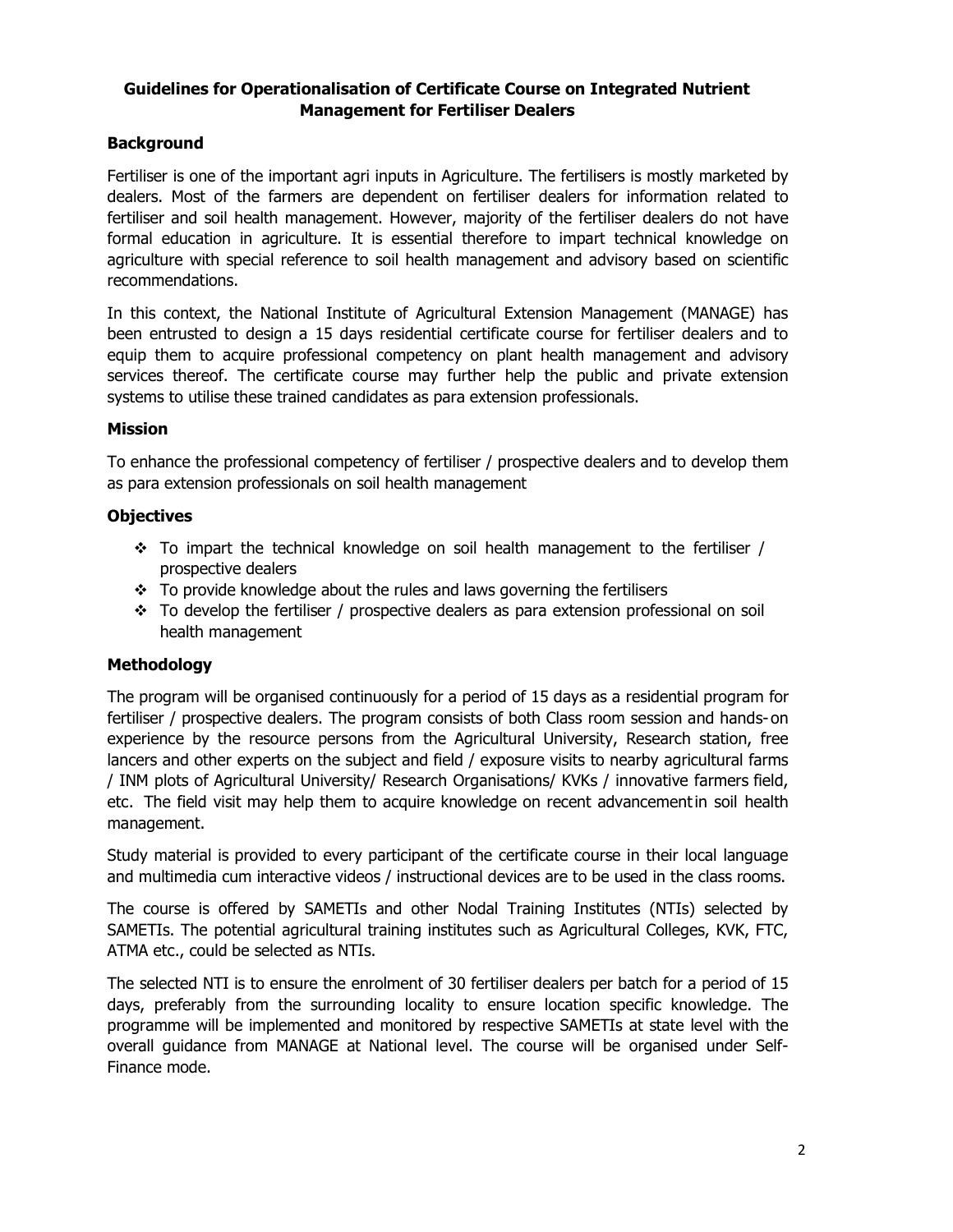## The Roles and Responsibilities of Stakeholders

## Role of MANAGE

- $\checkmark$  MANAGE is the implementing agency for conducting Certificate course for fertiliser / prospective dealers at National level
- $\checkmark$  Creating Awareness cum Orientation about the certificate course among various stakeholders.

#### Role of SAMETIs

- $\checkmark$  SAMETI is the State Nodal Implementing agency for organising the Certificate Course to the fertiliser / prospective dealers at the state level under the overall guidance of MANAGE
- $\checkmark$  SAMETIs will give publicity of the course among the fertiliser / prospective dealers in the state.
- $\checkmark$  SAMETIs themselves can conduct the program with the help of facilitator and also conduct with the help of other potential Nodal Training Institutes.

## Role of Nodal Training Institute (NTI)

- $\checkmark$  Agricultural Colleges, KVKs, FTC, ATMA, etc., will be NTIs at the regional/district level. The selected NTIs need to publicise the certificate course among the practicing and prospective fertiliser dealers for a wider reach of the program.
- $\checkmark$  The concerned NTIs are to collect the course fee i.e. Rs. 12,500 per candidate in the form of Demand Draft, in favour of SAMETI.
- $\checkmark$  The NTI has to submit the list of 30 enrolled candidates along with Demand draft of course fee to SAMETI.
- $\checkmark$  SAMETI has to retain an amount of Rs 7500/ (@ Rs 250 / per candidate) towards monitoring charges and an amount of Rs. 7500 has to be sent to MANAGE towards accreditation charges (i.e. 250 per head). The remaining amount of Rs 3,60,000/- has to be transferred to NTIs concerned.
- $\checkmark$  NTIs have to utilise the amount as per the cost norms indicated in the Annexure I in the quidelines.
- $\checkmark$  The Nodal Training Institute will get the entire expenditure audited by ta CAG Empanelled practising Chartered Accountant. After the audit, the NTI will have to submit the UC to SAMETI.
- $\checkmark$  NTI is to conduct one midterm exam on the 8<sup>th</sup> day of the program and final exam on 15<sup>th</sup> day from the commencement of the program.
- $\checkmark$  The Facilitator is responsible for setting the midterm and final question paper and the results of which are to be sent SAMETIs for verification and award of the course certificate to the successful candidates.

## Role of Facilitator

 $\checkmark$  The Facilitator is responsible for organising the course which includes identifying the relevant resource persons based on the course framework, providing honorarium to the resource person, arrangement of facilities to the participants including food and accommodation, preparation of schedule for 15 days programme with both theory and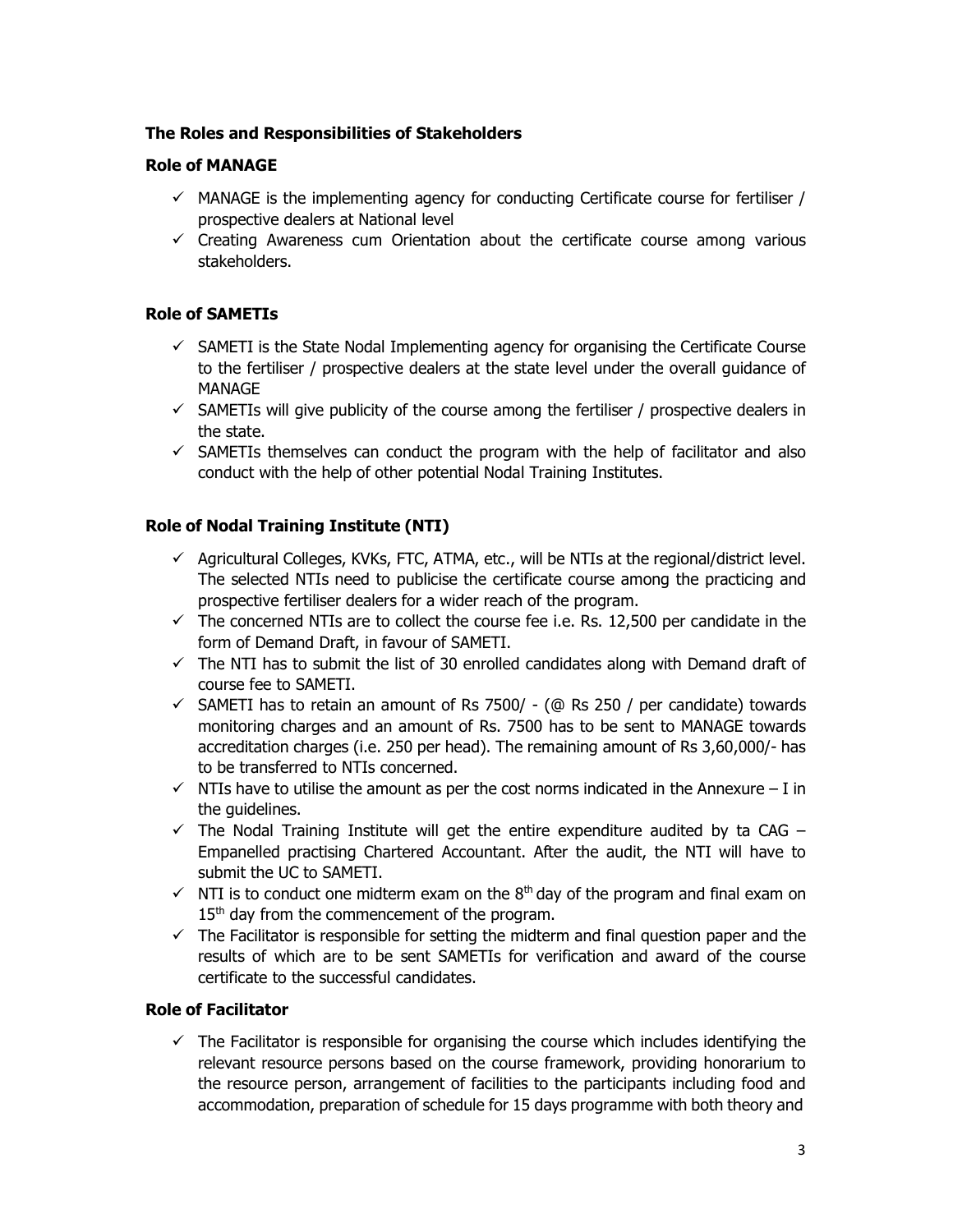practical and get it approved by the SAMETI Director, preparation of exams and getting feedback from the participants, settlement of accounts, etc.,.

- $\checkmark$  The Facilitator has to send the weekly progress reports about the functioning of programme to the SAMETI i.e. on the  $8<sup>th</sup>$  day and on  $15<sup>th</sup>$  day.
- $\checkmark$  The Facilitator must ensure uniform and Id cards to the enrolled candidates
- $\checkmark$  The Facilitator should ensure practicals and hands on experiences in the areas such as soil sampling, identification of nutrient disorders in the plants, INM practices, Site Specific Nutrients Management practices, soil, water, leaf analysis, etc

#### Eligibility Criteria for Candidates for Enrolment

The course is open to all the practicing fertiliser dealers and prospective dealers. The candidate with the minimum qualification of  $10<sup>th</sup>$  pass will be selected for enrolling to the course. The application form is given in Annexure – II.

**Course fee:** The fertiliser / prospective dealer has to pay the entire course fee of **Rs.** 12,500 per candidate.

#### Eligibility Criteria for the Program Coordinator

The programme coordinator should have sound knowledge on agriculture with good managerial and administrative capacity. The agricultural professional with good communication and technical knowledge in the subject of soil health and fertiliser management may be given preference.

#### **Curriculum**

The curriculum consisting of theory practicals and filed visit are given in Annexure – II. The coverage of content should be based on the local need and relevance. Minimum 30 to 40 % of the content should have local content.

#### Time Schedule

| Pre - lunch | : 10.00 A.M. to 1.00 P.M. (with a tea break)  |
|-------------|-----------------------------------------------|
| Lunch       | $: 1.00$ P.M to 2.00 P.M.                     |
| Post-lunch  | : 2.00 P. M. to 5.00 P. M. (with a tea break) |

#### Maintenance of Attendance

Each candidate is required to fulfil a minimum of 80 % of attendance both in theory and field visit for appearing the final exam.

#### **Evaluation**

The performance of the candidate is evaluated based on Midterm Examination, Final Examination, Assignment and Viva – Voce as indicated below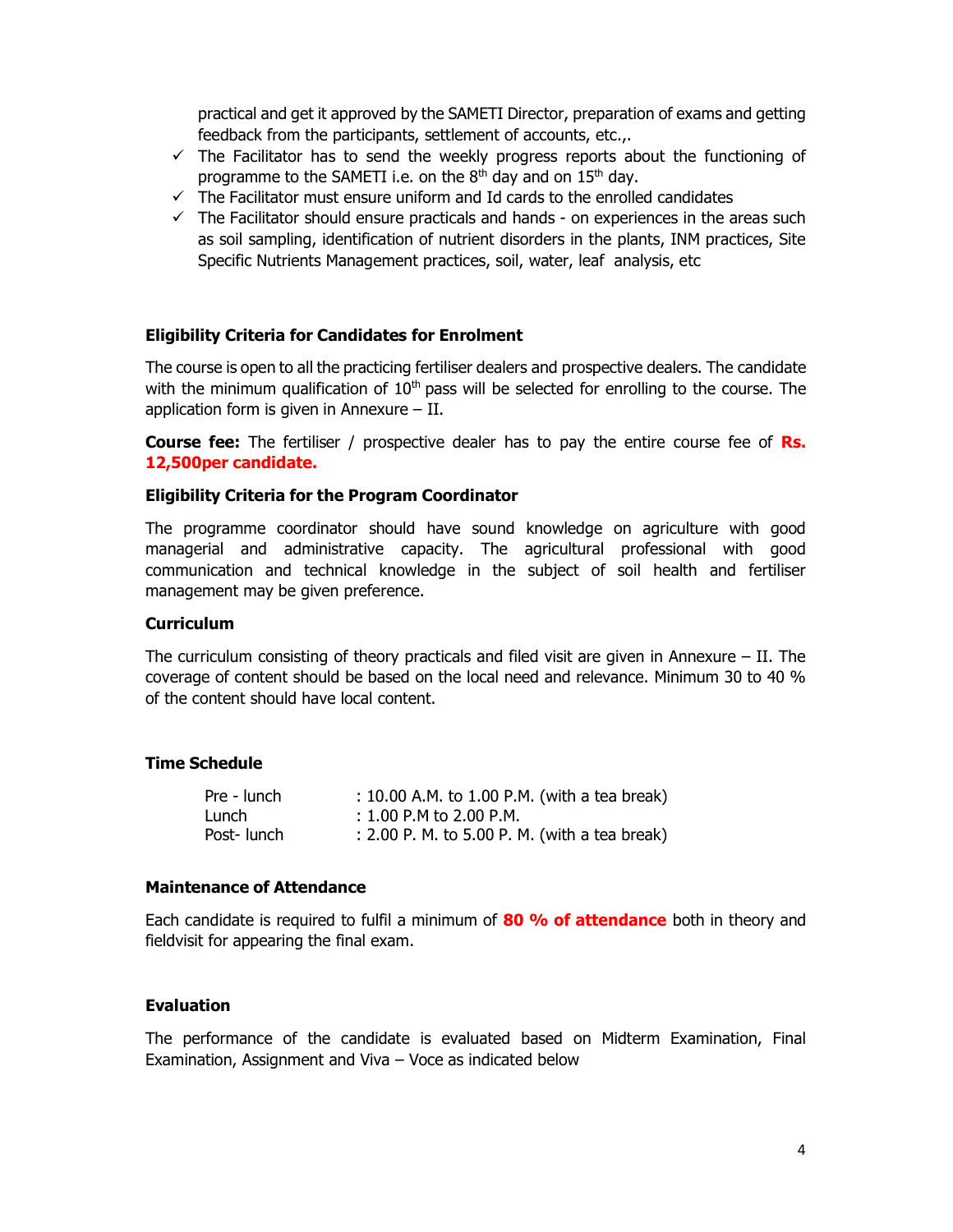## Distribution of marks

| S.No. | <b>Pattern of evaluation</b> | <b>Marks</b> |
|-------|------------------------------|--------------|
| 1.    | Midterm exam                 | 30 marks     |
| 2.    | Final exam                   | 50 marks     |
| 3.    | Assignment                   | 10 marks     |
| 4.    | Viva voce                    | 10 marks     |
|       | <b>Total</b>                 | 100 Marks    |

# Result

| 40 and above Marks | Pass        |
|--------------------|-------------|
| 60-80 Marks        | First Class |
| Above 80 Marks     | Distinction |

# **Certification**

The successful candidates will be awarded certificates jointly by MANAGE and SAMETI.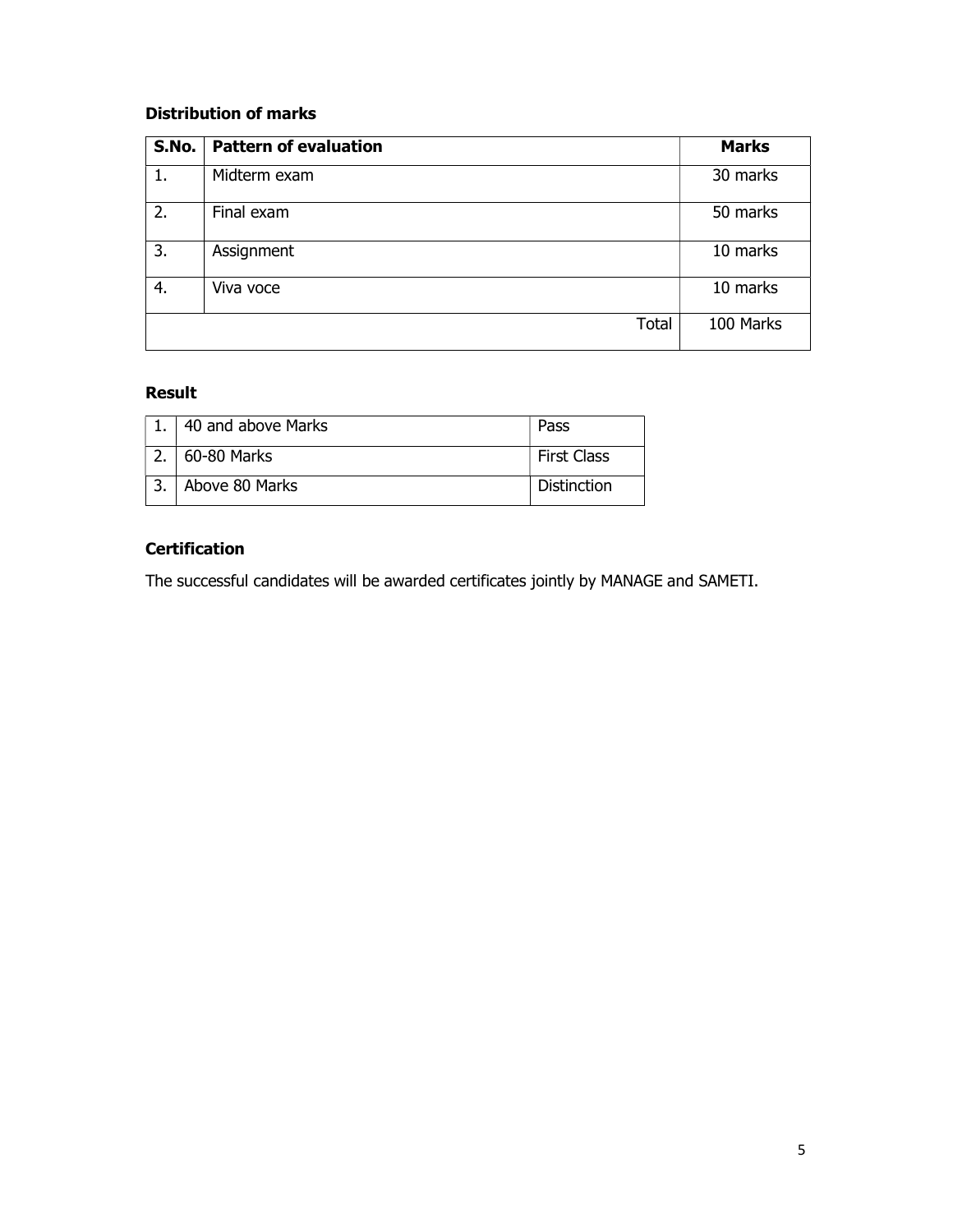## Annexure – I

| SI. No.        | THEORY AND PRACTICAL CLASSES                                                                                                                                                                                                                                                                                                                                                                           |  |  |  |  |  |
|----------------|--------------------------------------------------------------------------------------------------------------------------------------------------------------------------------------------------------------------------------------------------------------------------------------------------------------------------------------------------------------------------------------------------------|--|--|--|--|--|
| $\mathbf{1}$   | Plant, Plant nutrients and Uptake of nutrients by plants<br>Identification of different types of fertilizers, micronutrients, soil amendments<br>etc.                                                                                                                                                                                                                                                  |  |  |  |  |  |
| 2              | Agro ecological situation; Soil types and Plant nutrients in soil (Primary,<br>Secondary & Micronutrients)                                                                                                                                                                                                                                                                                             |  |  |  |  |  |
| 3              | Role / Functions of Primary and Secondary nutrients in plants and their<br>deficiency Symptoms                                                                                                                                                                                                                                                                                                         |  |  |  |  |  |
| $\overline{4}$ | Role/ Functions of Micro- nutrients in plants and their deficiency Symptoms                                                                                                                                                                                                                                                                                                                            |  |  |  |  |  |
| 5              | Available forms of different plant nutrients and related fertilizers with<br>percentage of nutrients                                                                                                                                                                                                                                                                                                   |  |  |  |  |  |
| 6              | Inorganic Fertilizer: Types of Fertilizers based on Ingredient<br>(Straight, Complex and Mixed Fertilizers) and based on Physical Form (Solid<br>and Liquid Fertilizers),<br>Computation of amount of fertilizer, Micronutrients on the basis of<br>percentage of nutrient and doses for different major crops - Hands -<br>On experience on calculation of fertilizer dose through Computer /<br>Apps |  |  |  |  |  |
|                | Qualitative testing of fertilizers for impurities/ adulteration<br>Preparation of Fertilizer solution for foliar spray                                                                                                                                                                                                                                                                                 |  |  |  |  |  |
| 7              | Concept of Soil fertility, Soil Health and Role of Organic Manure<br>Environmental impact of excessive use of fertilizer application<br>Preventing measure to avoid the soil fertilizer erosion                                                                                                                                                                                                        |  |  |  |  |  |
| 8              | Different sources of Organic Manure (FYM, Green Manure, Vermicompost, Crop<br>residue)                                                                                                                                                                                                                                                                                                                 |  |  |  |  |  |
| 9              | Production procedure of different Organic Manure/ Compost (FYM, Green<br>Manure, Vermicompost), Crop residue management                                                                                                                                                                                                                                                                                |  |  |  |  |  |
| 10             | Different Microbial/ Bio-inoculant/ Bio- Fertilizer: Rhizobium, Azotobacter,<br>Phosphate solubilizers, Azospirilum, Blue Green Algae, Bio-liquid manure<br>(Panchagavya etc)                                                                                                                                                                                                                          |  |  |  |  |  |
| 11             | Method of application of different Bio-fertilizer including Doses of bio-fertilizer;<br>Dos and Don'ts in application of Bio-fertilizer                                                                                                                                                                                                                                                                |  |  |  |  |  |
| 12             | Concept of Acid Soil, Saline Soil, Sodic soil; Soil Toxicity, its effect on plant<br>nutrition uptake; Different Soil Amendments: Lime, Gypsum; their importance<br>and Reclamation of Soil                                                                                                                                                                                                            |  |  |  |  |  |
| 13             | Importance of Soil / water Testing, Soil / water Sampling techniques, Different<br>simple Soil Testing Kits (Soil Testing Fertilizer Recommendation: STFR meter;<br>Medha Parishak)                                                                                                                                                                                                                    |  |  |  |  |  |
|                |                                                                                                                                                                                                                                                                                                                                                                                                        |  |  |  |  |  |

#### CURRICULUM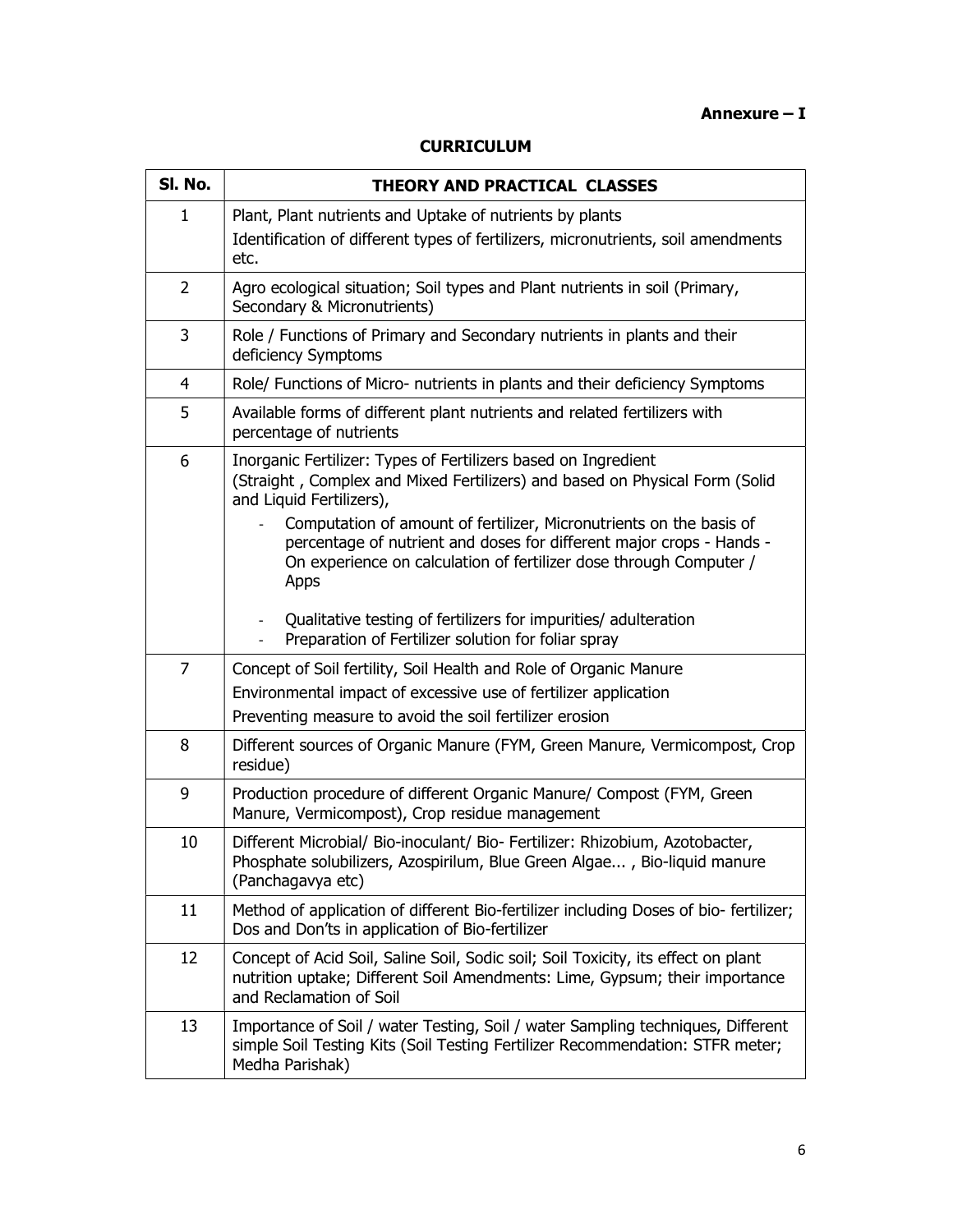| 14 | Interpretation of Soil Testing Results; Soil Health Card; Determination of<br>amount of fertilizer/manure/ lime etc, for correction/ reclamation of soil on the<br>basis of soil test result. |
|----|-----------------------------------------------------------------------------------------------------------------------------------------------------------------------------------------------|
| 15 | Concept of INM, Role of crop rotation, placement of different fertilizer for<br>better Input use efficiency                                                                                   |
| 16 | Rating of soil nutrient status, recommended dose of fertilizer/ manure for<br>different Major Crops                                                                                           |
| 17 | Fertilizer Control Act-1985, its important amendments; Handling, storage and<br>transportation of fertilizer; Function of POS machine                                                         |
| 18 | Communication skills and Innovative extension tools including ICTs to reach<br>out to farmers                                                                                                 |

| SI. No | <b>FIELD VISITS</b>                                                                                                                                                                                                                                                  |
|--------|----------------------------------------------------------------------------------------------------------------------------------------------------------------------------------------------------------------------------------------------------------------------|
| 1.     | Exposure visit to field for Collection and processing of soil / water / leaf samples for testing<br>and Assessing soil fertility status using STFR Meter, and test based inferences. Including<br>visit for soil test labs, water and micro nutrients analysis labs. |
| 2.     | Field visit for hands – on Experience on Application of fertilizer, Lime, Gypsum for<br>correction / reclamation of soil on the basis of soil test result                                                                                                            |
| 3.     | Visit to Scientific compost / vermicompost / Enriched Vermi compost Units for hands-on<br>experience on preparation of Compost / Bio - inoculum / Vermi wash preparation /<br>Panchgavya etc.                                                                        |
| 4.     | Exposure Visit to Bio Fertilizer Labs and hands on experience of Bio Fertilizers for seed<br>treatment, root dipping of sapling and soil application etc.                                                                                                            |
| 5.     | Exposure Visits to INM fields and organic farms.                                                                                                                                                                                                                     |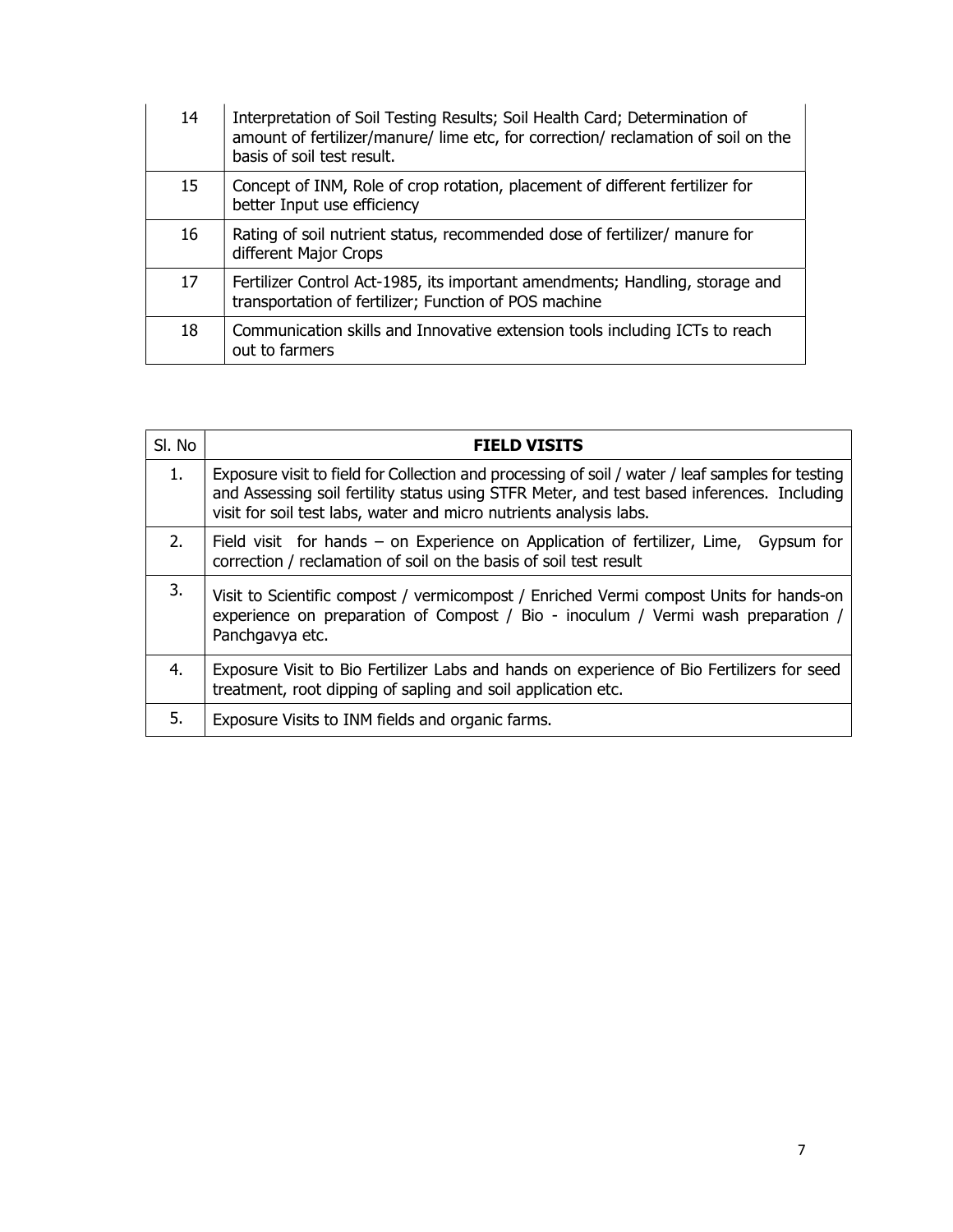|                                                                                              | Affix recent       |
|----------------------------------------------------------------------------------------------|--------------------|
|                                                                                              | Passport size      |
| Annexure – II                                                                                | Photograph<br>here |
| cation form for Enrollment in Certificate Course on Integrated Nutrient<br><b>Management</b> |                    |

<u> 1990 - Johann Barn, mars ann an t-Amhain ann an t-A</u>

## Application form for Enrollment in Certificate Course on Integrated Nutrient Management

**Year** Centre Controllers and Centre Centre Controllers and Centre Centre Controllers and Centre Controllers and Centre Controllers and Centre Controllers and Centre Controllers and Centre Controllers and Controllers and C

S.No. (For office use only):

(Please fill the form in capital letter in your own handwriting carefully)

|                                        | Name in Capital Letters          | ÷  |      |          |                  |                   |
|----------------------------------------|----------------------------------|----|------|----------|------------------|-------------------|
| Father's / Guardian's Name<br>÷        |                                  |    |      |          |                  |                   |
| Date of Birth                          |                                  | ÷  |      |          |                  |                   |
|                                        | Gender (Male / Female)           | Î, |      |          |                  |                   |
|                                        | Category (SC/ST/OBC/General)     | ř, |      |          |                  |                   |
|                                        | Physically Disabled (Yes / No)   | ÷  |      |          |                  |                   |
|                                        | Tel. No. with STD Code           | Ĩ. |      |          |                  |                   |
|                                        | Phone no (Whats app)             |    |      |          |                  |                   |
| E- mail ID                             |                                  | ÷  |      |          |                  |                   |
| Postal Address for Correspondence<br>÷ |                                  |    |      |          |                  |                   |
|                                        | <b>Educational Qualification</b> |    |      |          |                  |                   |
| SI. No.                                | Examination                      |    | Year |          | School / College | <b>University</b> |
| 1.                                     | <b>SSC</b>                       |    |      |          |                  |                   |
| 2.                                     | Intermediate                     |    |      |          |                  |                   |
| 3.                                     | Degree                           |    |      |          |                  |                   |
| 4.                                     | Post-graduation                  |    |      |          |                  |                   |
| Are you an input dealer                |                                  |    | ÷    | Yes / No |                  |                   |